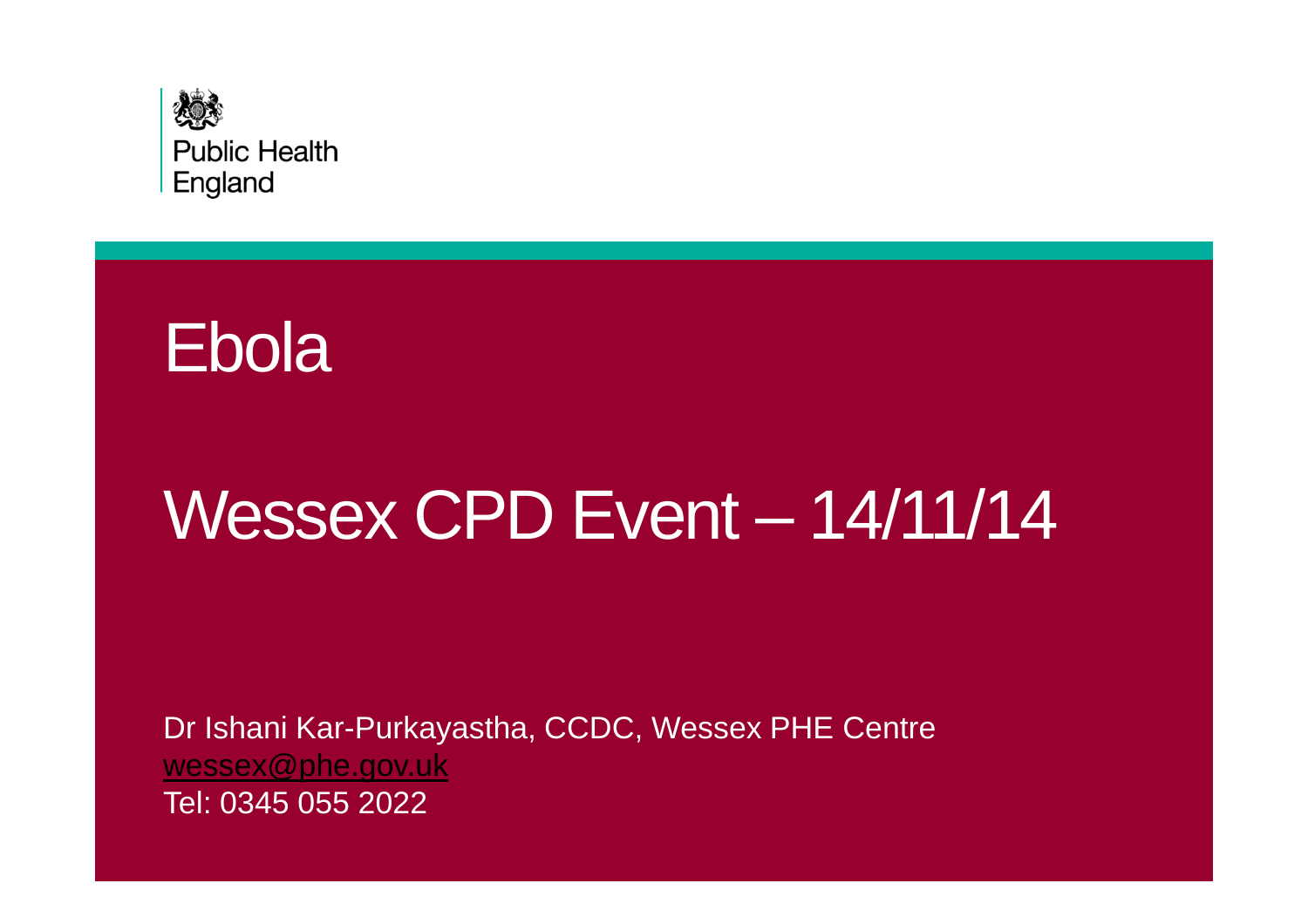

# **Outline**

- Background
- –About the current outbreak
- –Situation in the UK
- –Clinical management
- –Public Health management
- –Guidance
- Questions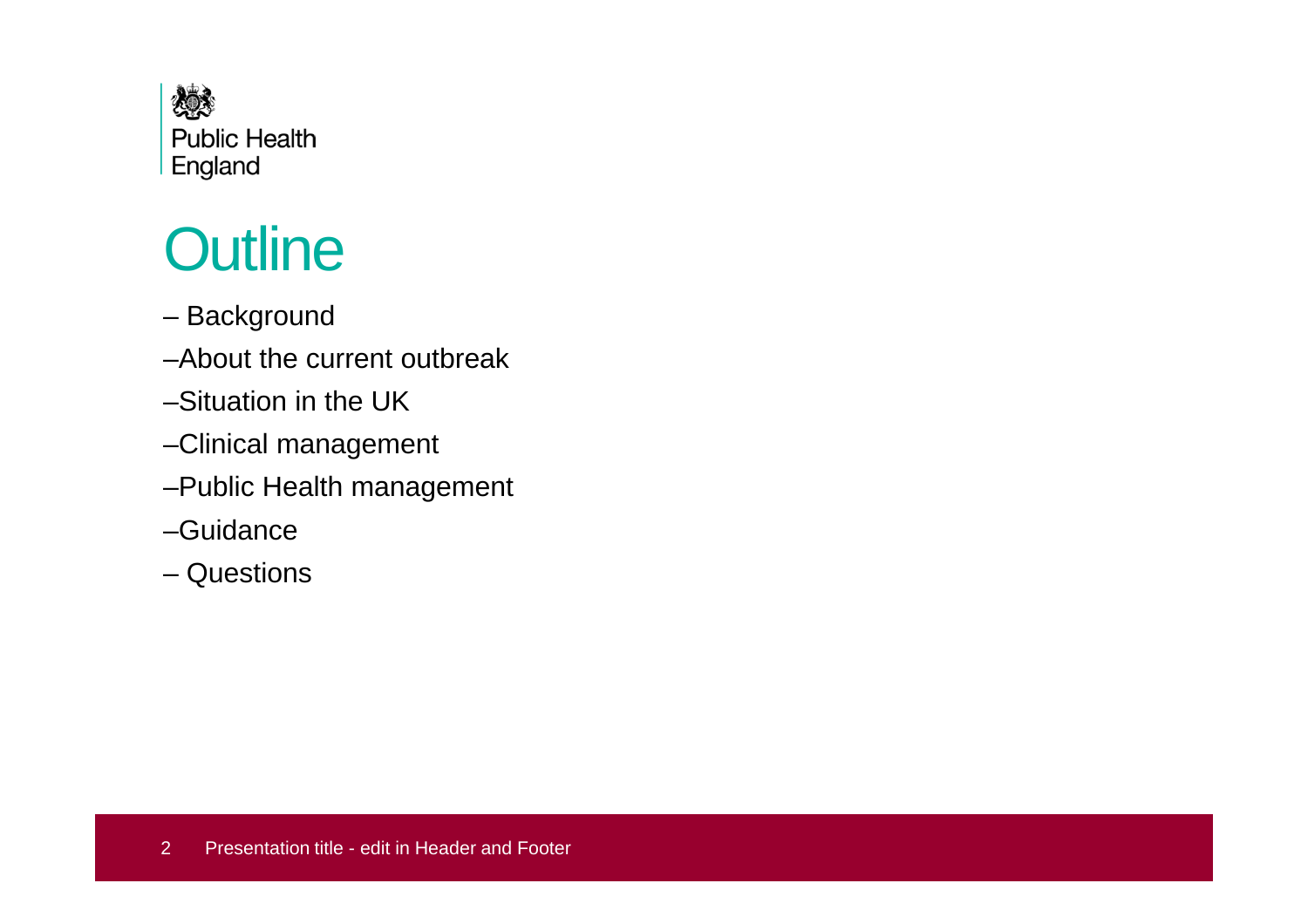



1976 – Outbreak near the Ebola river in Zaire (now DRC). New virus isolated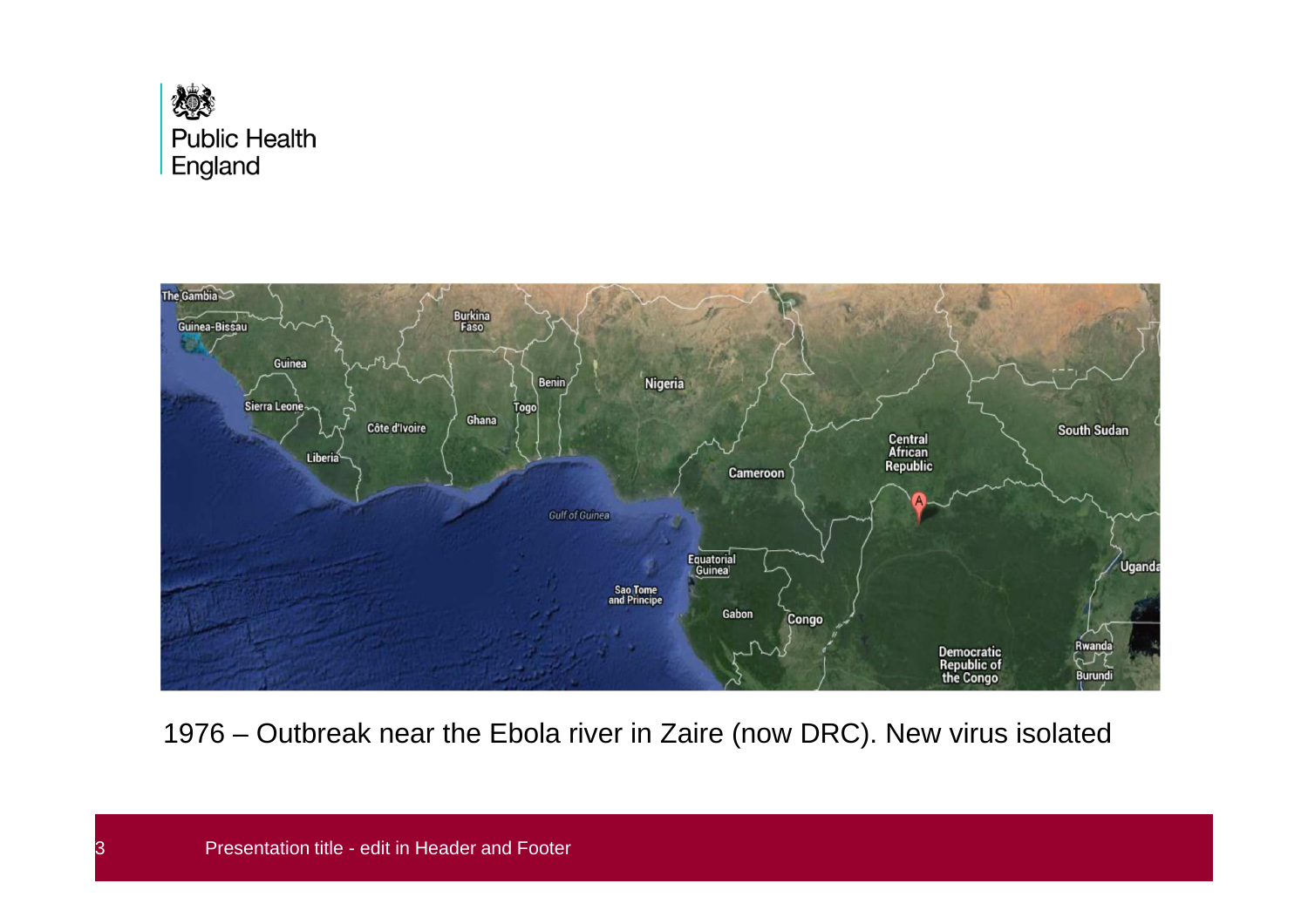

# **Origins**



By CDC/Cynthia Goldsmith [Public domain], via Wikimedia Commons. Available at

http://commons.wikimedia.org/wiki/File%3AEbola\_virus\_virion.jpg

- • Filoviridae virus species – 5 different serotypes
- **Zaire** (75-95% fatality), Sudan (53- 65% fatality), Bundibugyo (25% fatality), Taï Forest and Reston
- • Zoonosis (persistence in reservoir species)
- •Bats likely candidates as reservoirs
- • Transmission from animal to human is an infrequent event
- •When outbreaks occur in humans they generally have high mortality rates but burn out quickly
- • The outbreak in West Africa this year is unusual – in scale and it's nature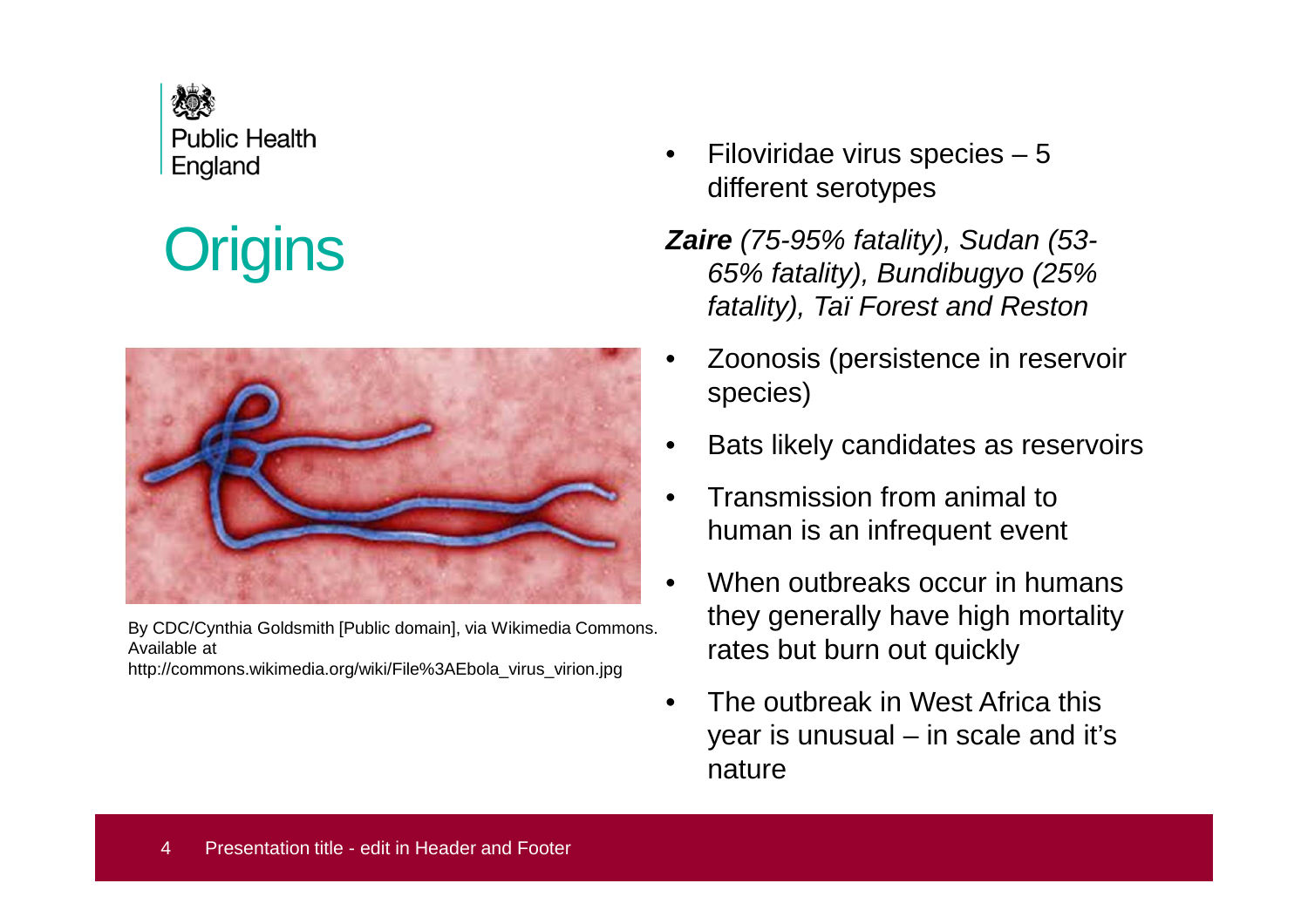

### Ebola in Africa



Source:https://www.gov.uk/ebola-and-marburg-haemorrhagic-fevers-outbreaks-and-case-locations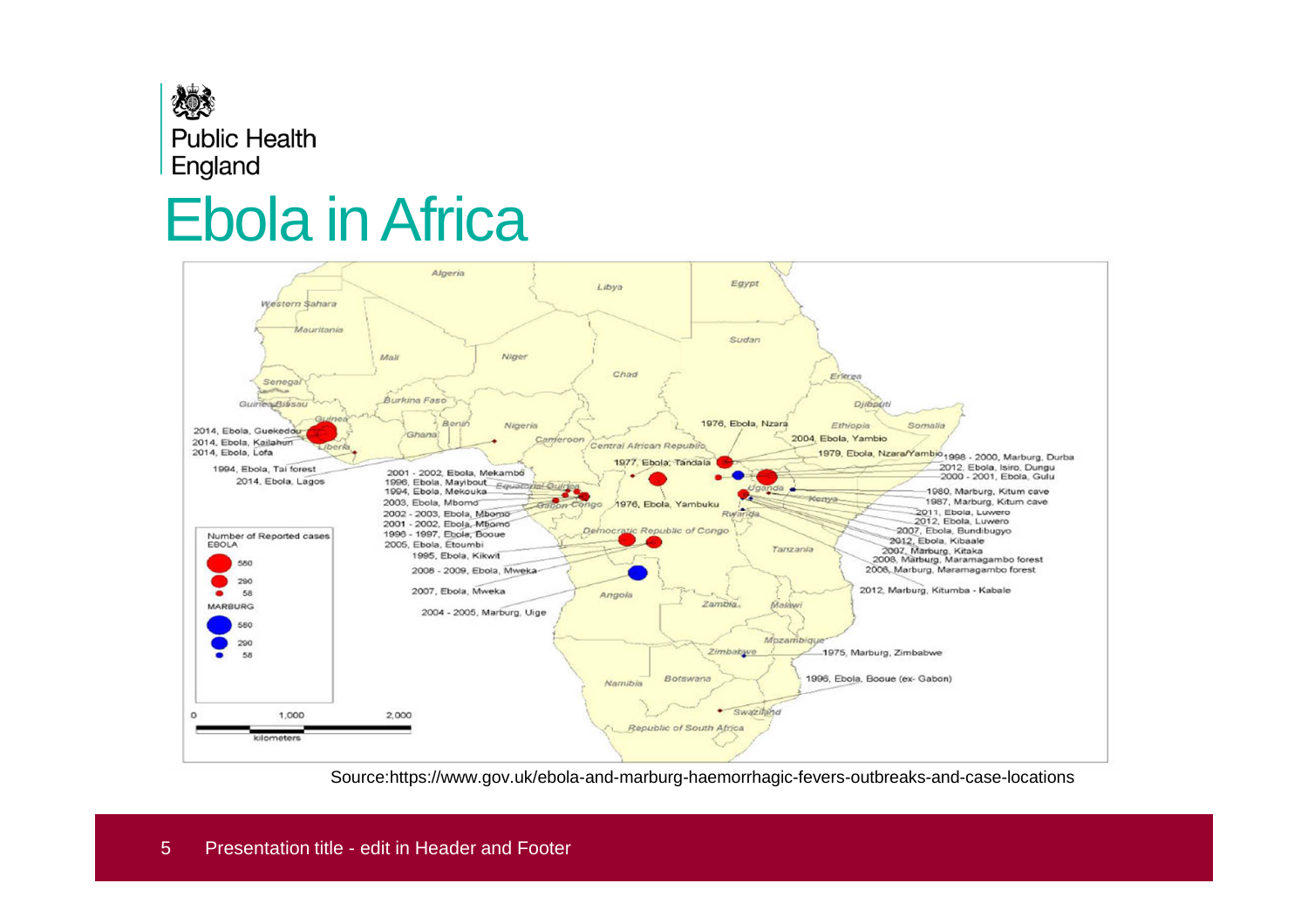

# The current outbreak

The largest and most complex outbreak in west Africa

First cases were notified in March 2014

More cases and deaths in this outbreak than all others combined

Spread between countries:

starting in Guinea

across land borders to Sierra Leone and Liberia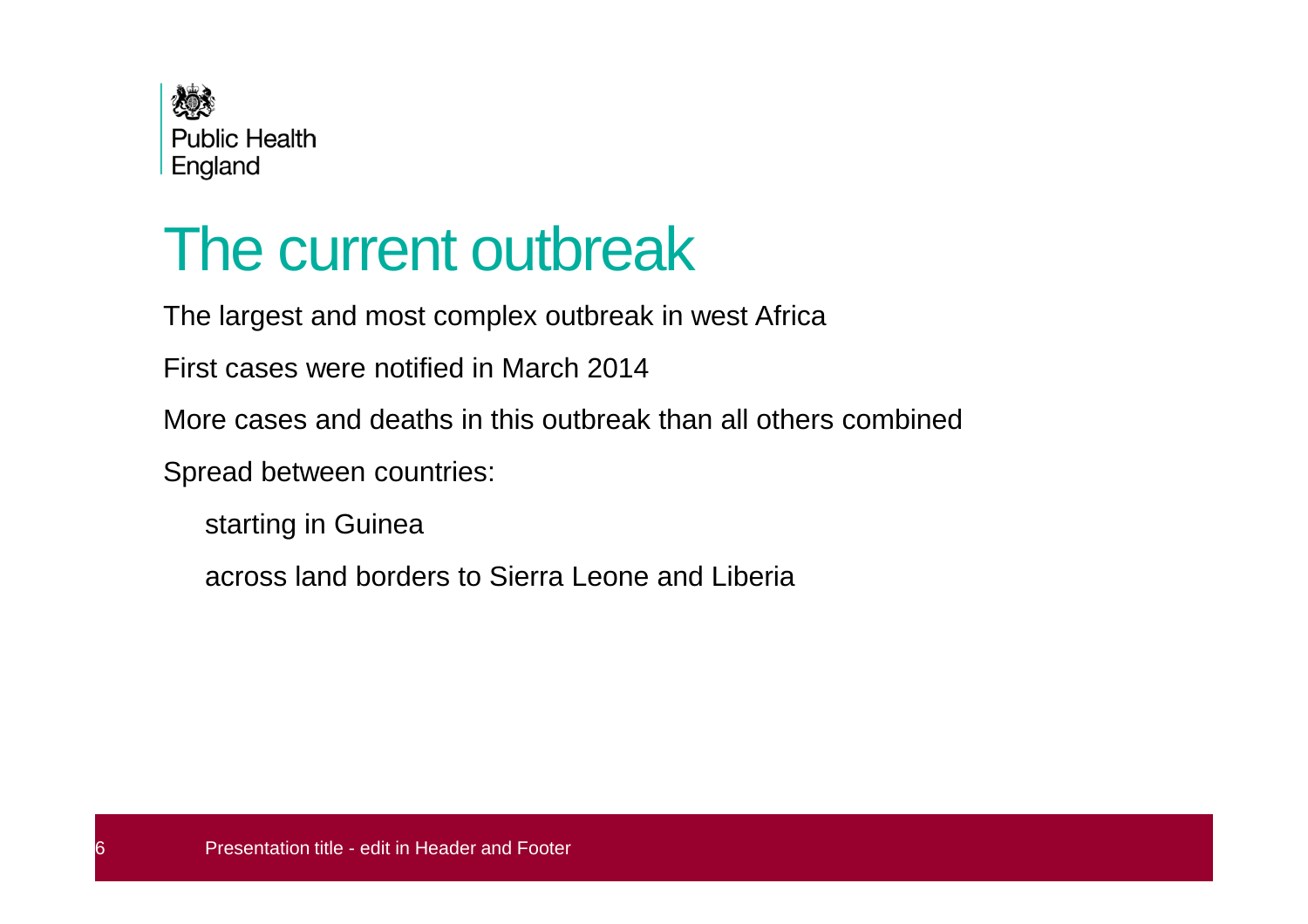

# Current Outbreak

Declared, on August 8 2014, by the WHO Director-General as **a Public Health**

#### **Emergency of International Concern**

The most severely affected countries: Guinea, Sierra Leone and Liberia

- $\bullet$ weak health systems
- $\bullet$ lacking human and infrastructural resources
- •recently emerged from long periods of conflict and instability
- •porous land borders
- •urban areas affected: increased population density; increased movement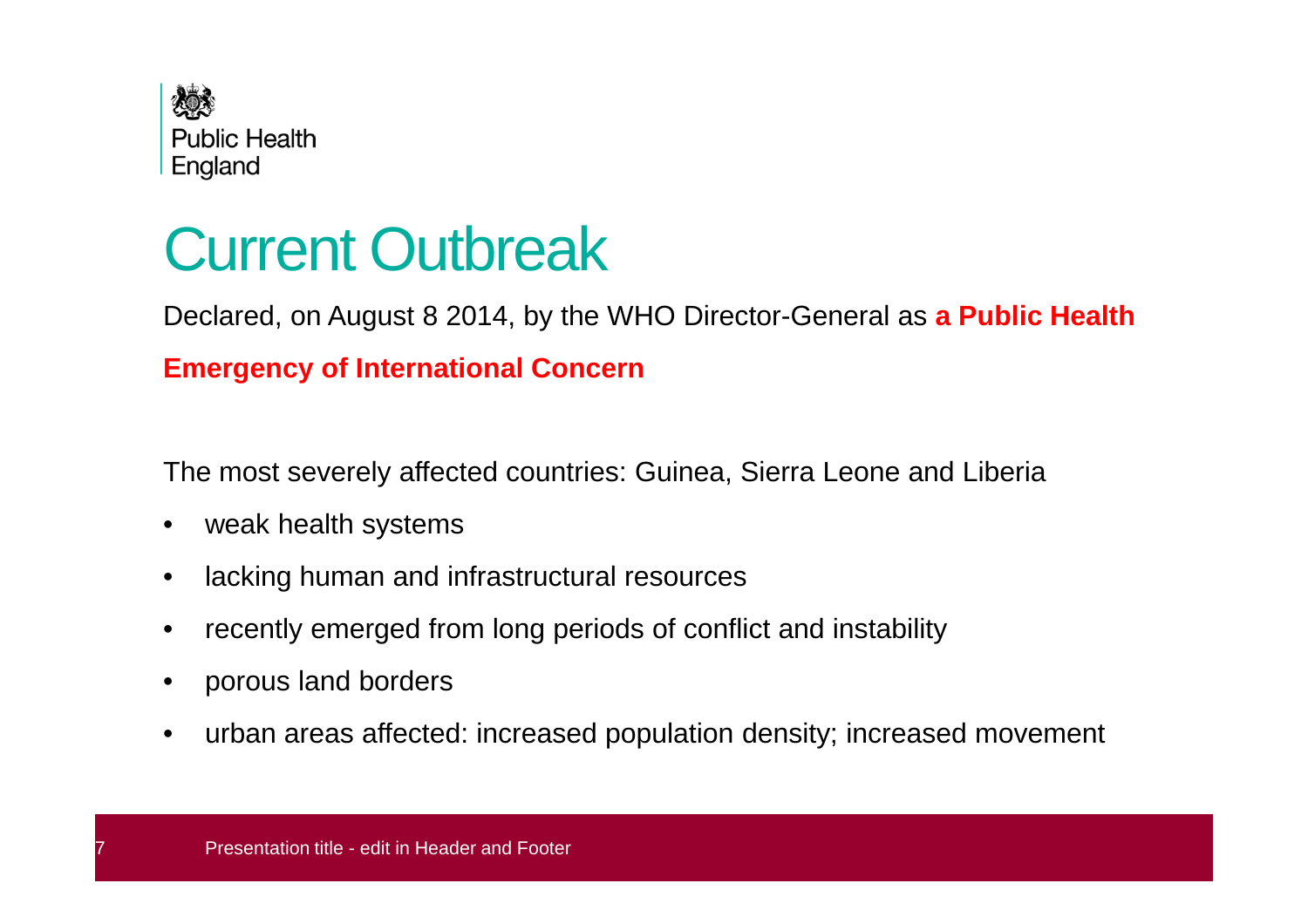#### **EBOLA OUTBREAK RESPONSE: REGIONAL CONFIRMED AND PROBABLE CASES**

**World Health** Organization

**MAP DATE: 29 October 2014** 



Source: http://www.who.int/csr/disease/ebola/photos/geographic-map-29-oct-2014.png?ua=1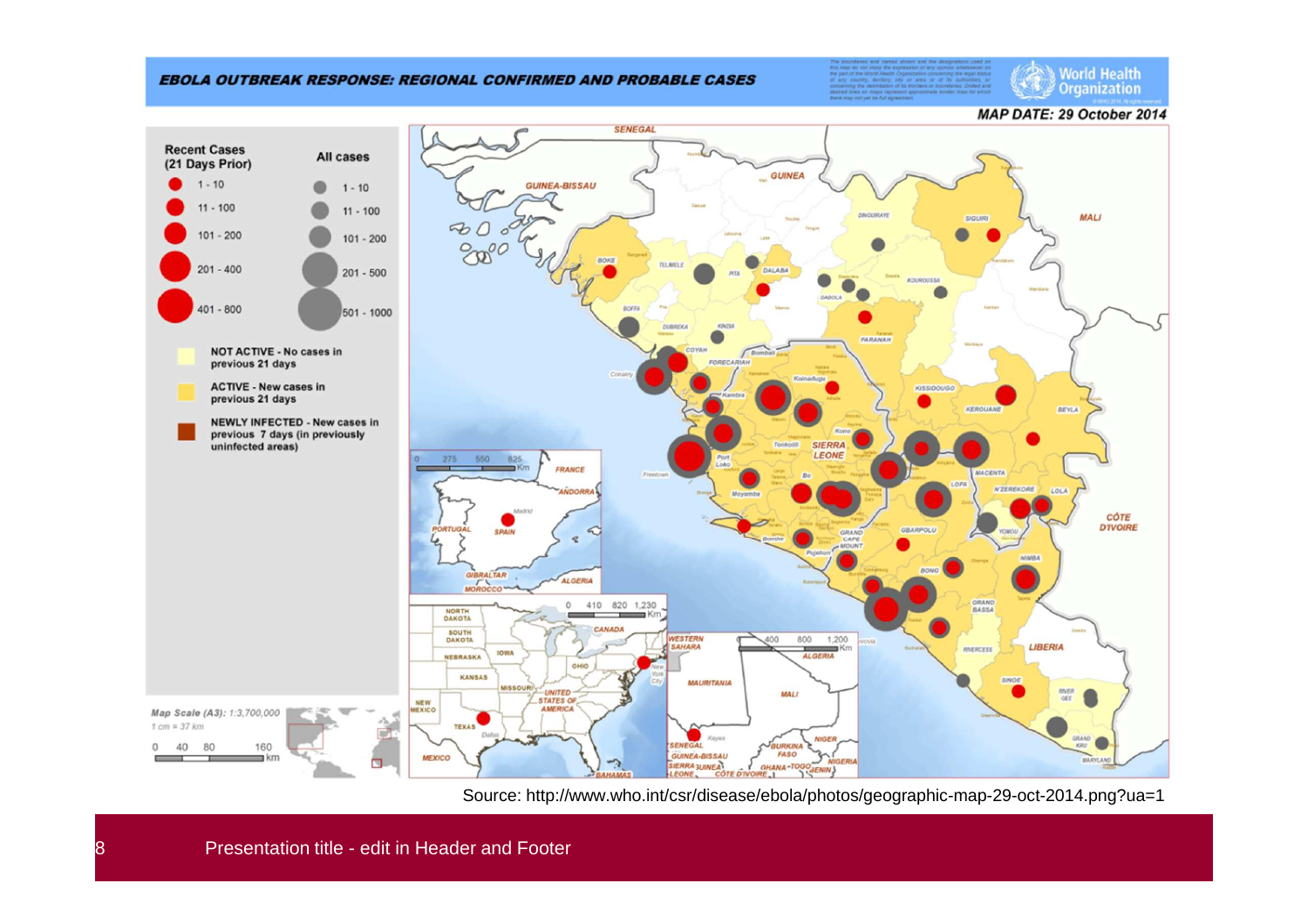

## Cumulative deaths up to 9 November



Source: http://www.bbc.co.uk/news/world-africa-28755033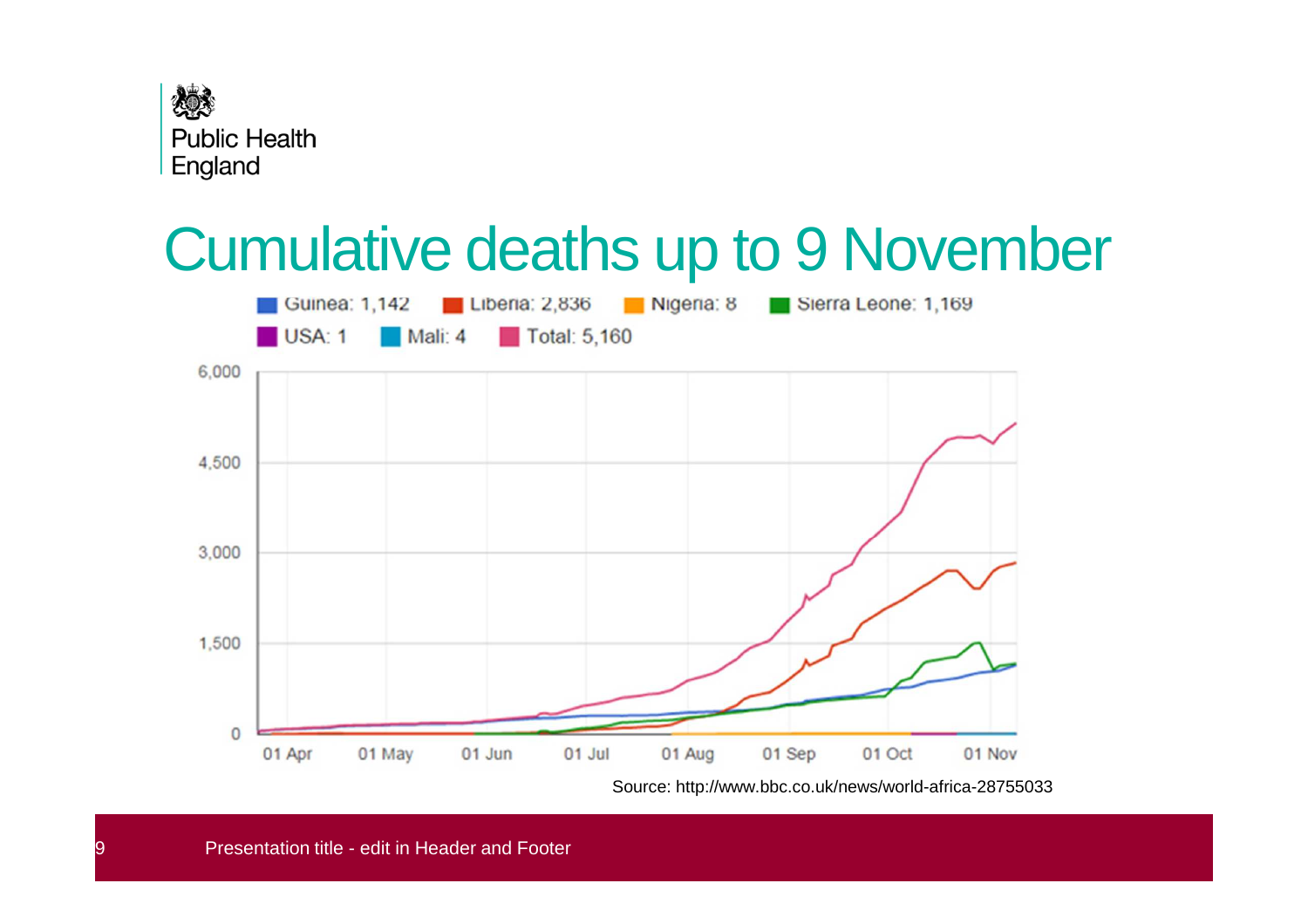

### Interventions in 3 worst affected countries

Prompt & accurate diagnosis

Isolating and treating patients

Contact identification

Conducting burials in a safe and dignified manner

Hygiene measures: hand washing, cleaning

Social mobilisation and community engagement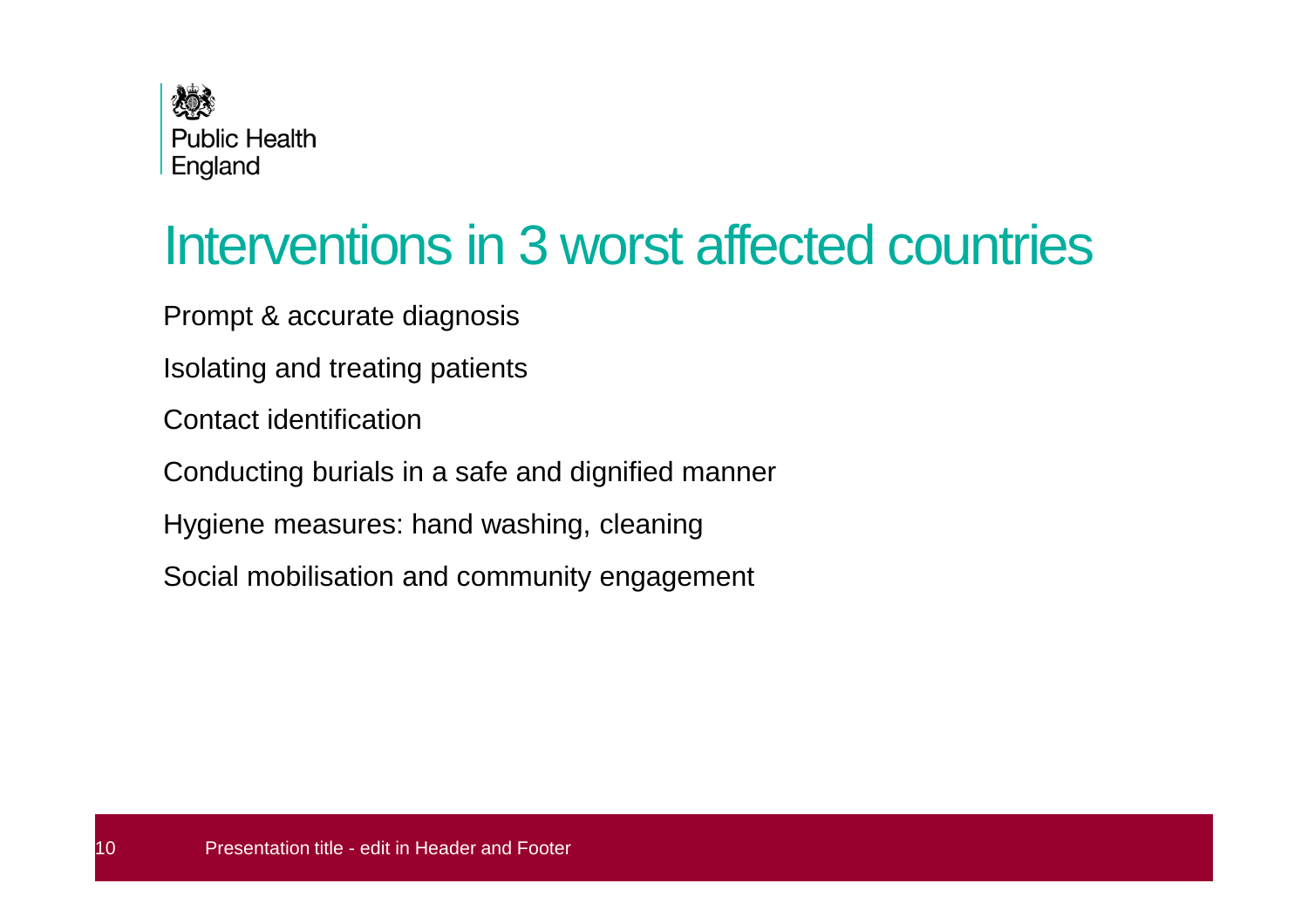

### Ebola – Worldwide and in the UK

Europe – Repatriated cases and transmission in SpainUSA – Imported case with transmission in DallasMali – two probable, two confirmed casesSenegal, Nigeria - clear

UK: One repatriated case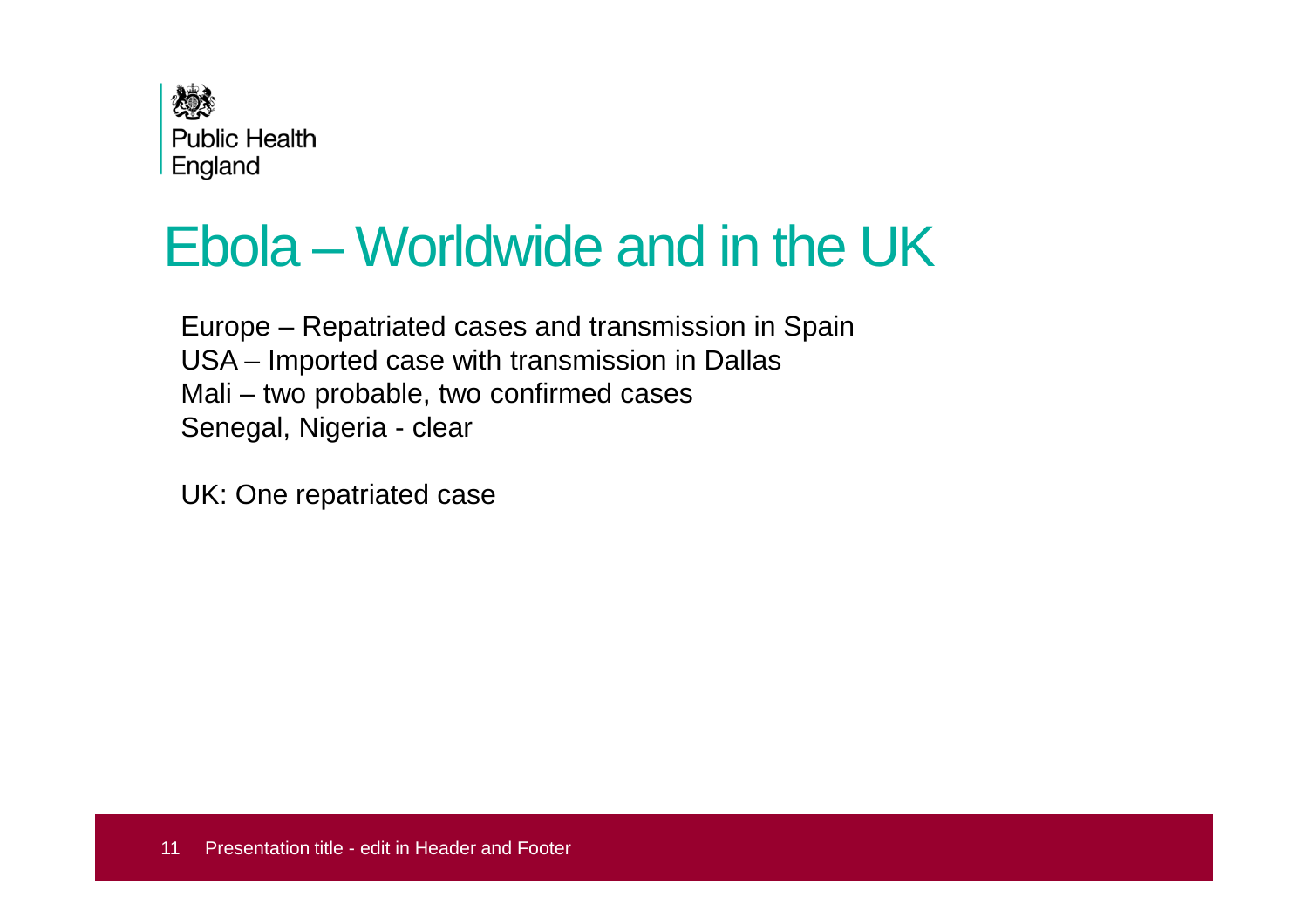

# Clinical presentation

Fever

Severe headache

Muscle pain

**Weakness** 

Fatigue

Diarrhea

Vomiting

Abdominal (stomach) pain

Unexplained hemorrhage (bleeding or bruising)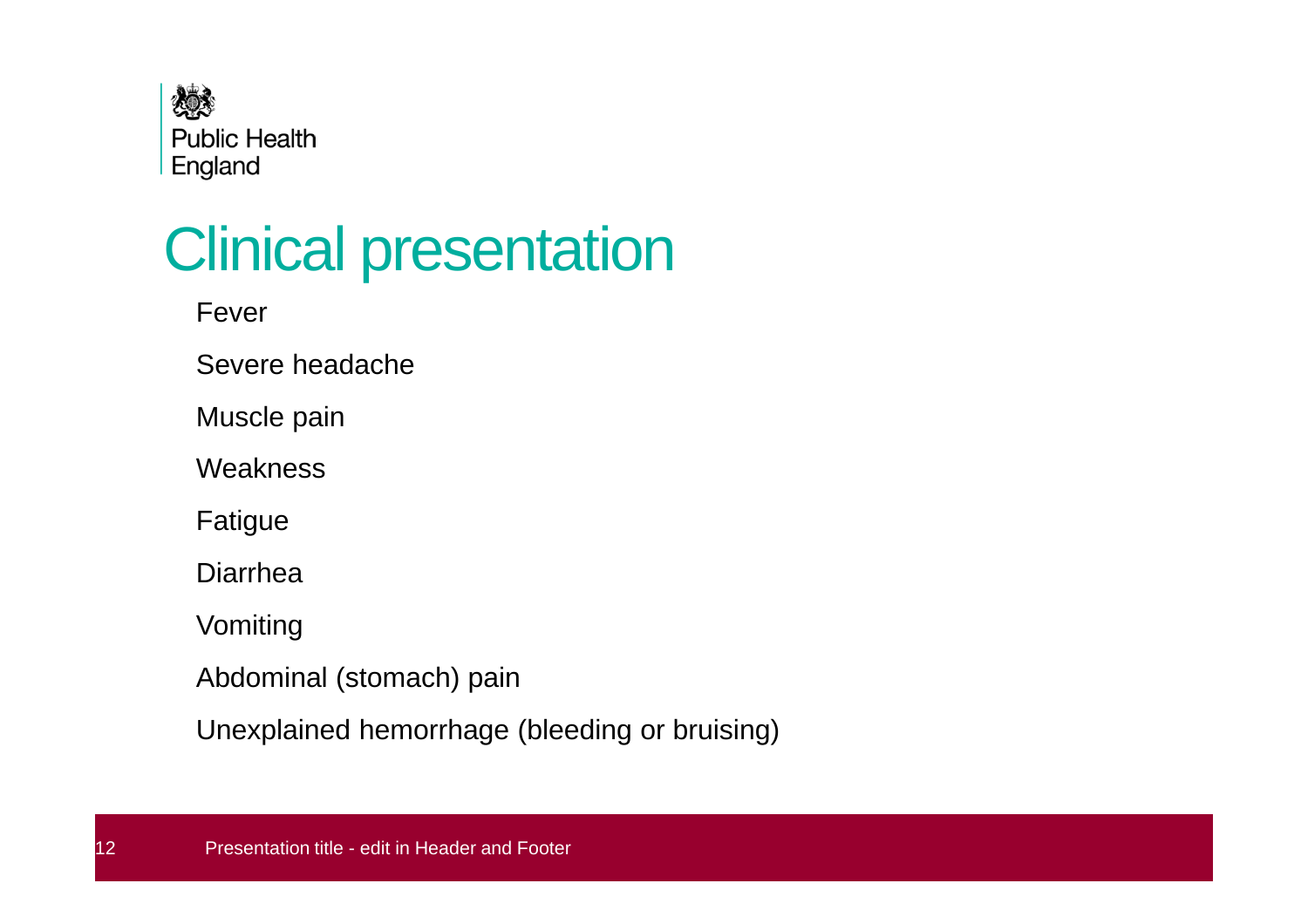

### **Transmission**

Direct physical contact with a patient's <u>bodily fluids</u> such as blood, vomit, diarrhoea.

Infection can occur if broken skin or mucous membranes of a healthy person come into contact with environments that have become contaminated with an Ebola patient's infectious fluids such as soiled clothing, bed linen, or used needles.

Ebola is not spread through ordinary social contact.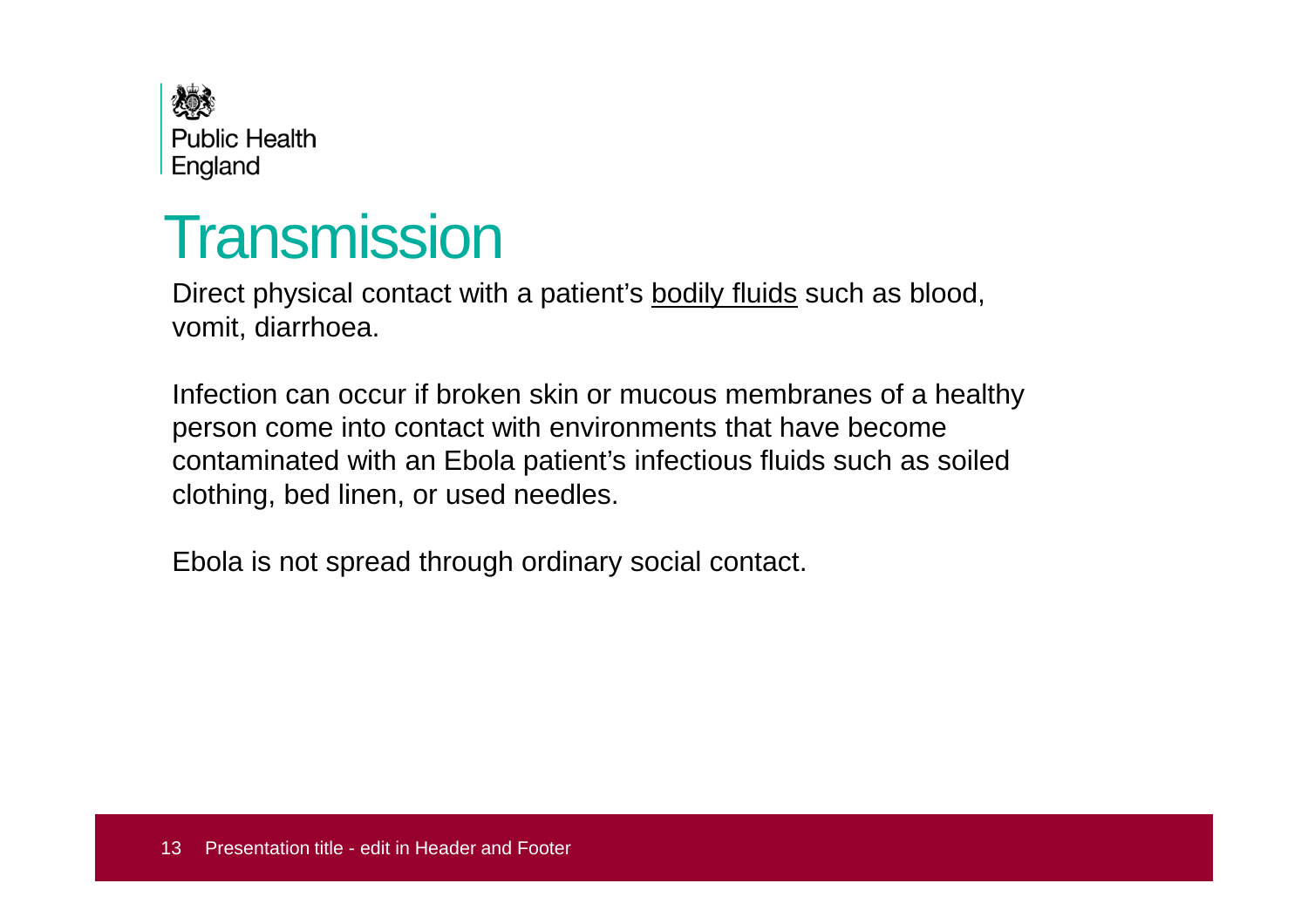

# Diagnosing cases in the UK

For early diagnosis of viral haemorrhagic fevers taking a travel history is key.

Place – Guinea, Sierra Leone and Liberia in the last 21 days

Contact – with a case or with the fluids of a case/animal

Symptoms –

Fever; extreme weakness; sore throat; diarrhoea; vomiting;

bleeding.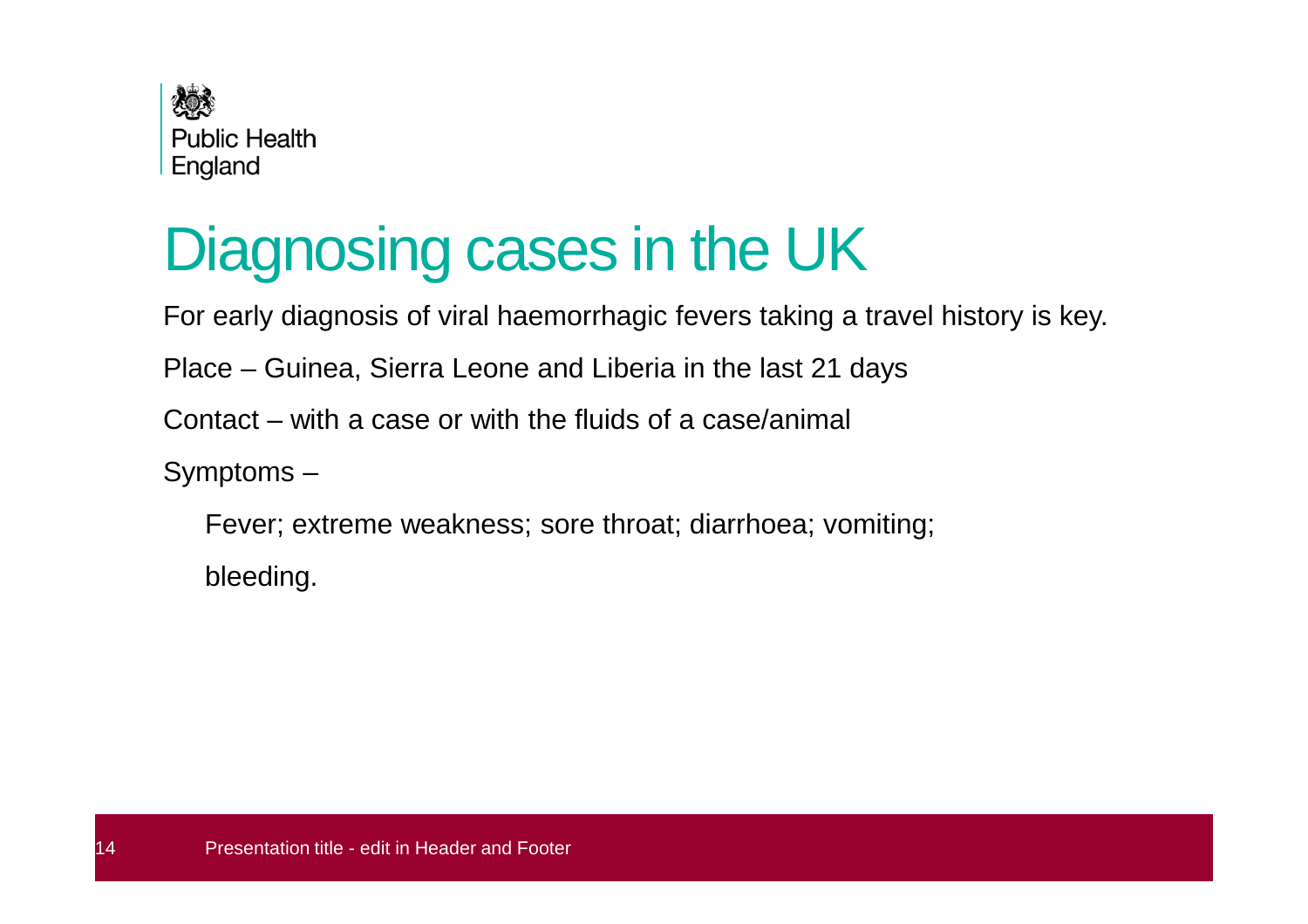

15 Presentation title - edit in Header and Footer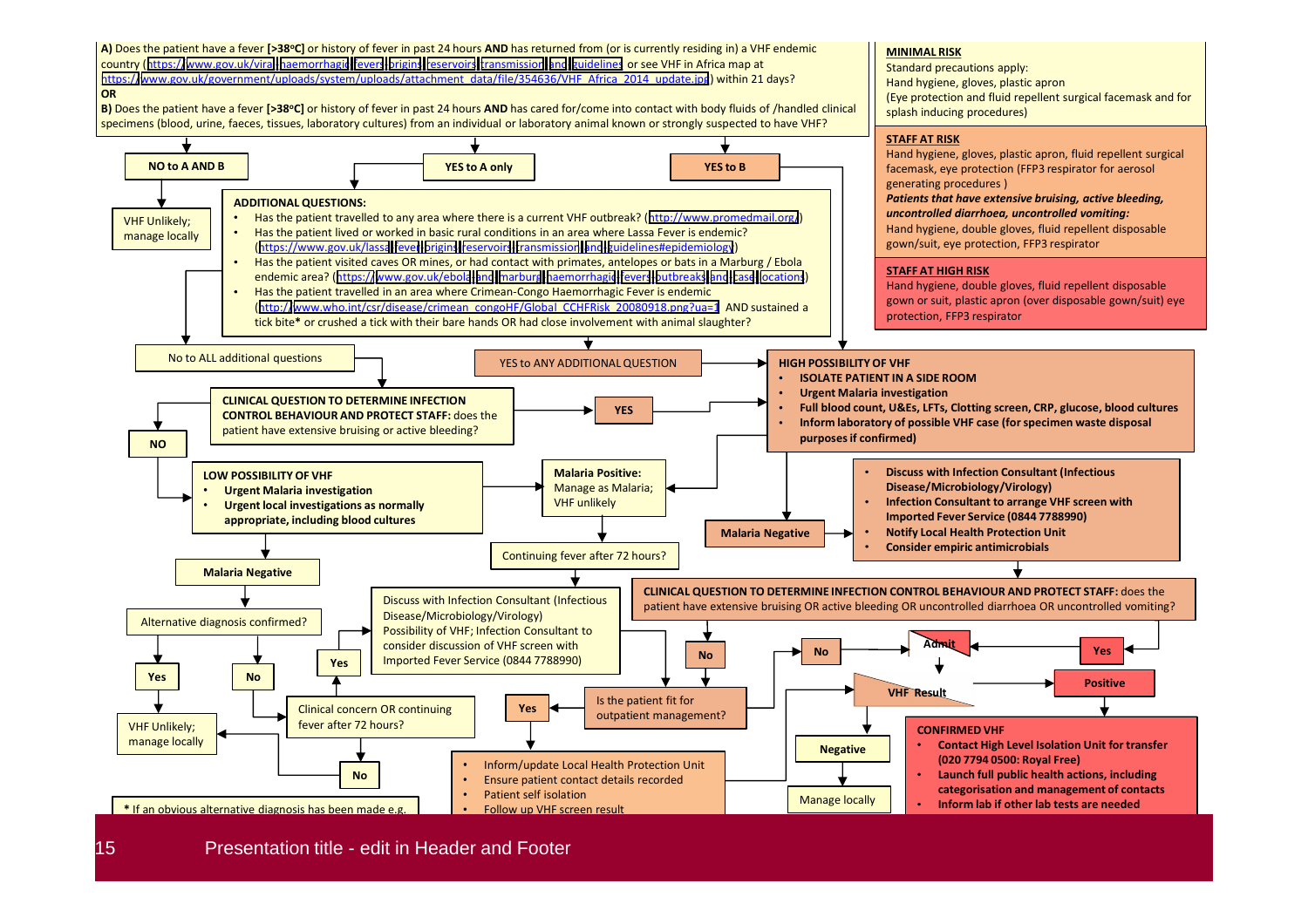

# Public Health management

- Stopping transmission
	- Prompt Isolation & Treatment
	- PPE
	- Waste disposal & decontamination $\bullet$
- $\bullet$  Contact management
	- $\bullet$ Identification & monitoring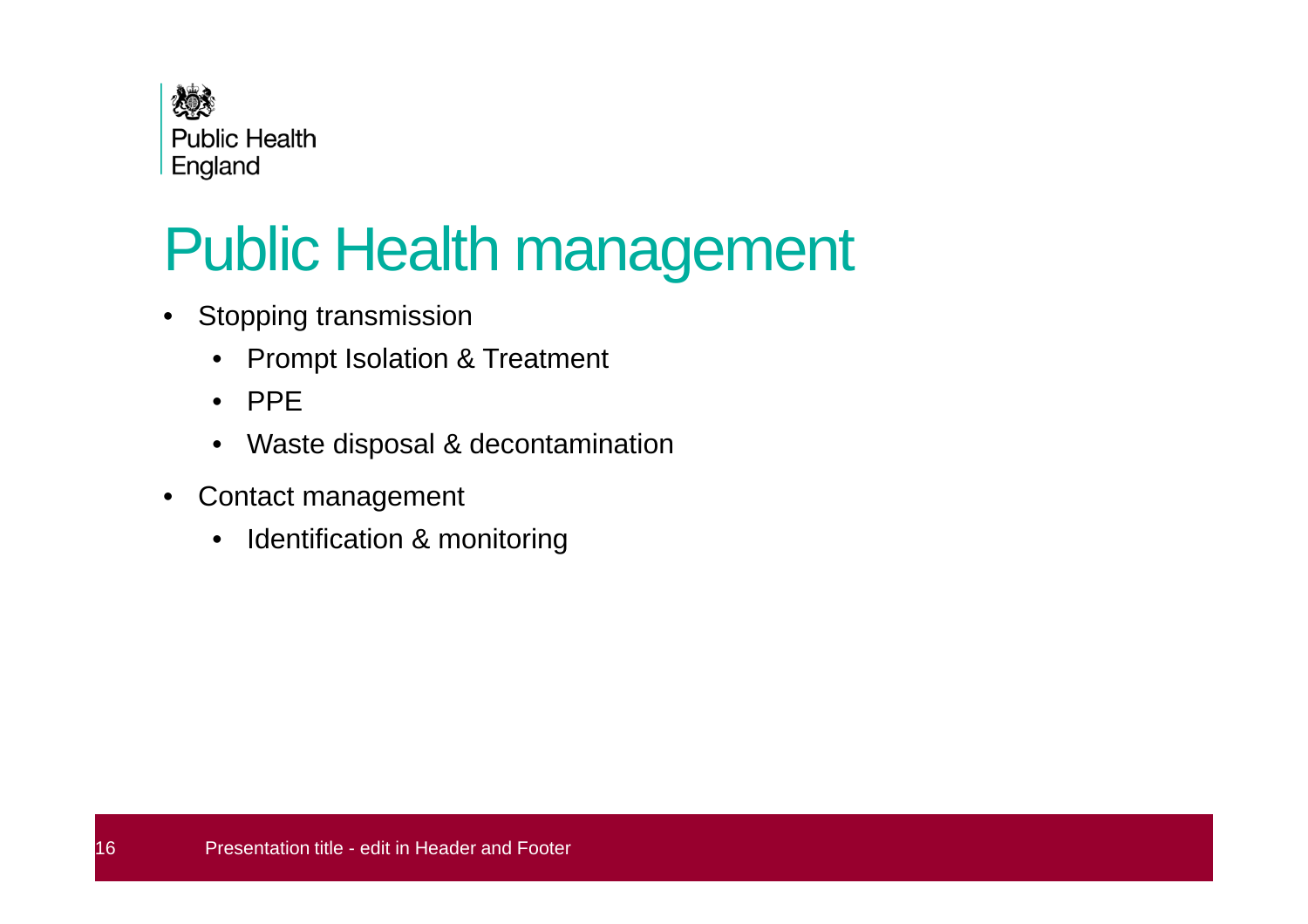

# Assessing contacts at risk

#### Based on level of exposure

#### Category 1 (No risk)

No direct contact with the patient or body.

Casual contact, e.g. sharing a room with the patient, without direct contact with body fluids or otherpotentially infectious material.

#### Category 2 (Low risk)

Direct contact with the patient, e.g. routine medical/nursing care, handling of clinical/laboratoryspecimens, but did not handle body fluids, and wore personal protective equipment appropriately.

#### Category 3 (High risk)

Unprotected exposure of skin or mucous membranes to potentially infectious blood or body fluids,including on clothing and bedding.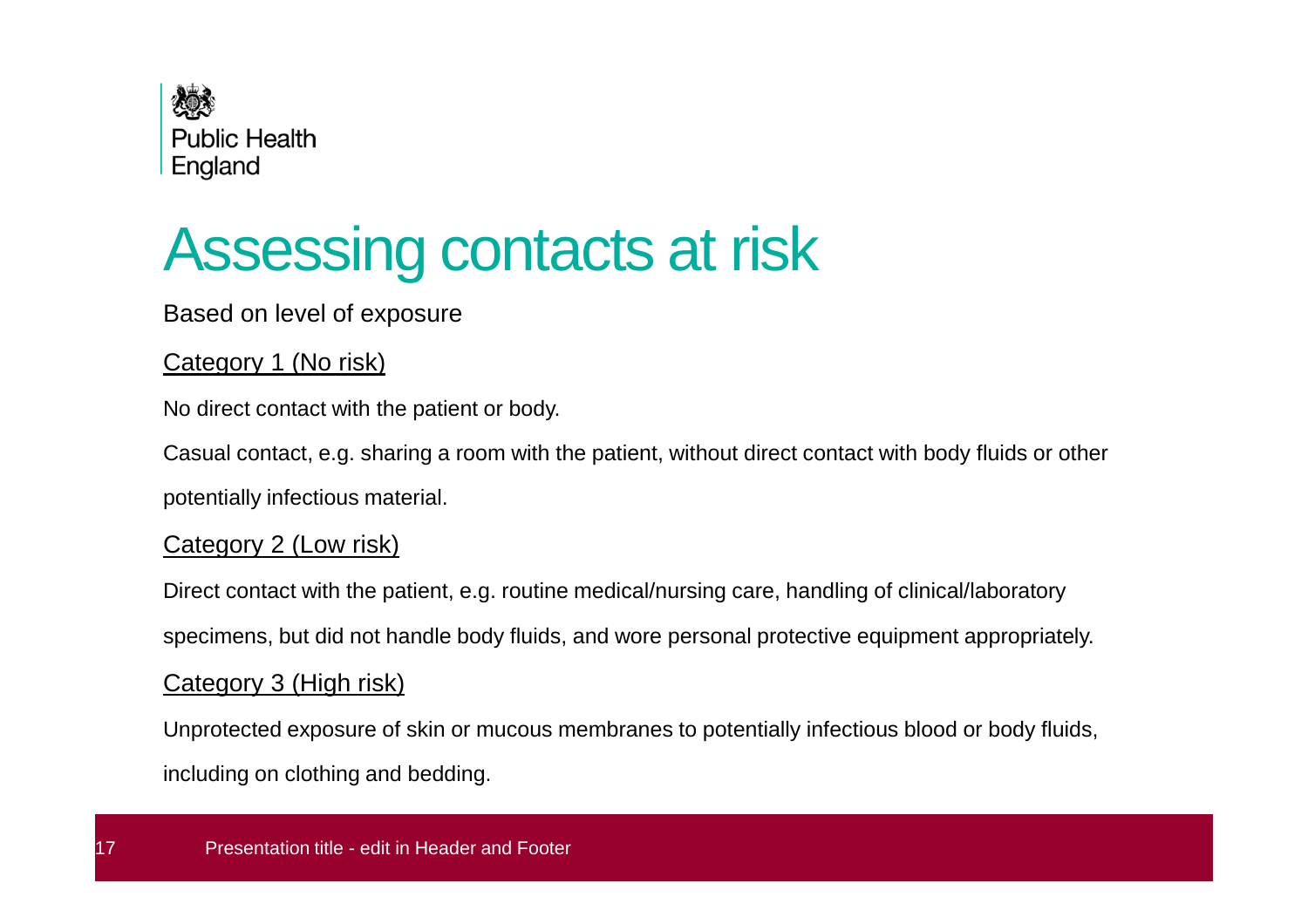

# Managing Contacts

#### Category 1 (No risk)

Reassure; provide factsheet.

Category 2 (Low risk)

Passive monitoring (fever & other disease compatible symptoms for 21 days)

Category 3 (High risk)

Active monitoring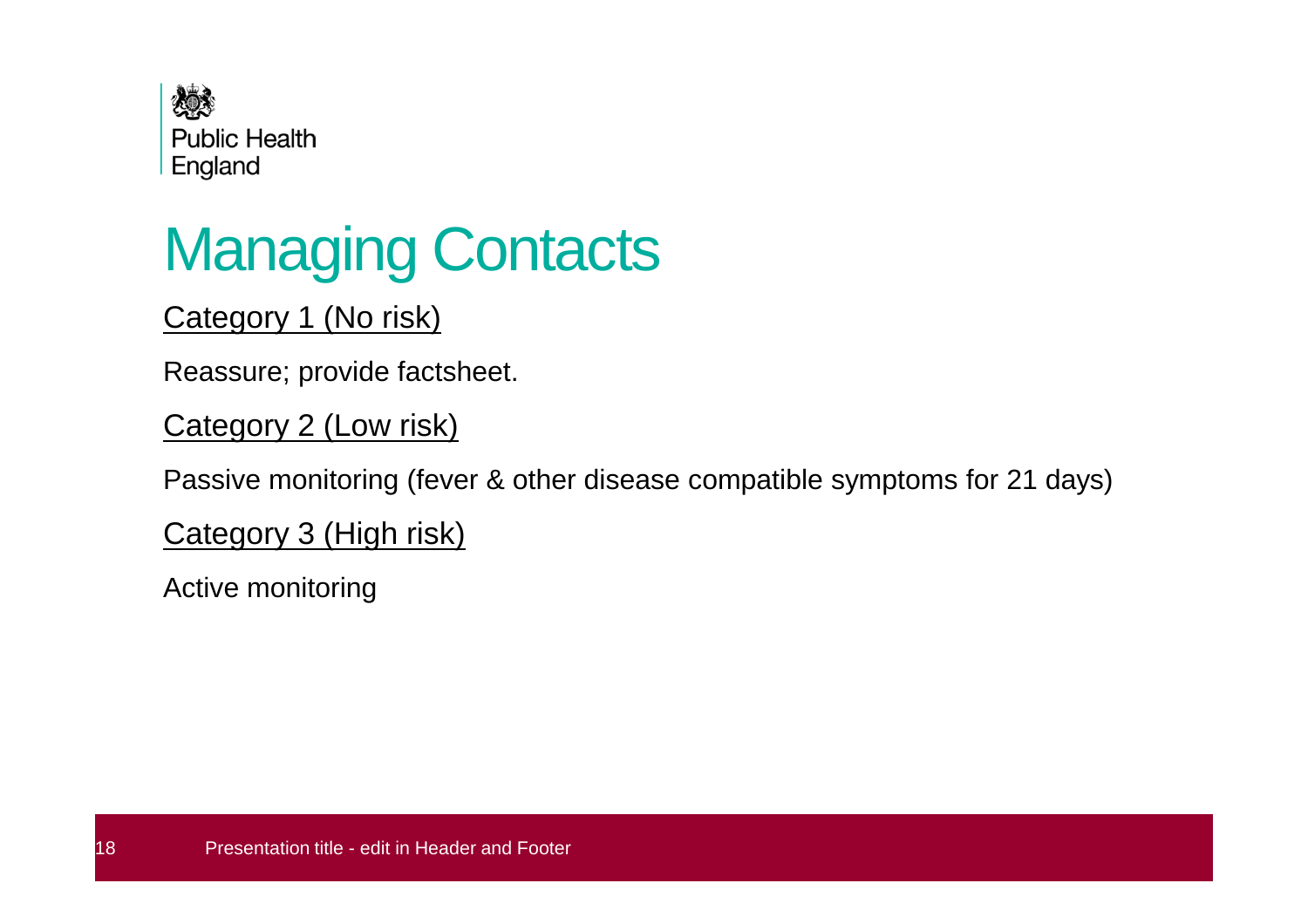

### Additional actions

- Additional actions during this outbreak:
	- Screening at the ports LHR, LGW, MCR, BHAM, St Pancras Intnl.
	- • Returning HCWs scheme – either pre-flagged or picked up at the ports and will be followed up by PHE Centres
	- • Planning & Preparation with local government, health partners and other emergency services
	- •Development of guidance
	- •Training and education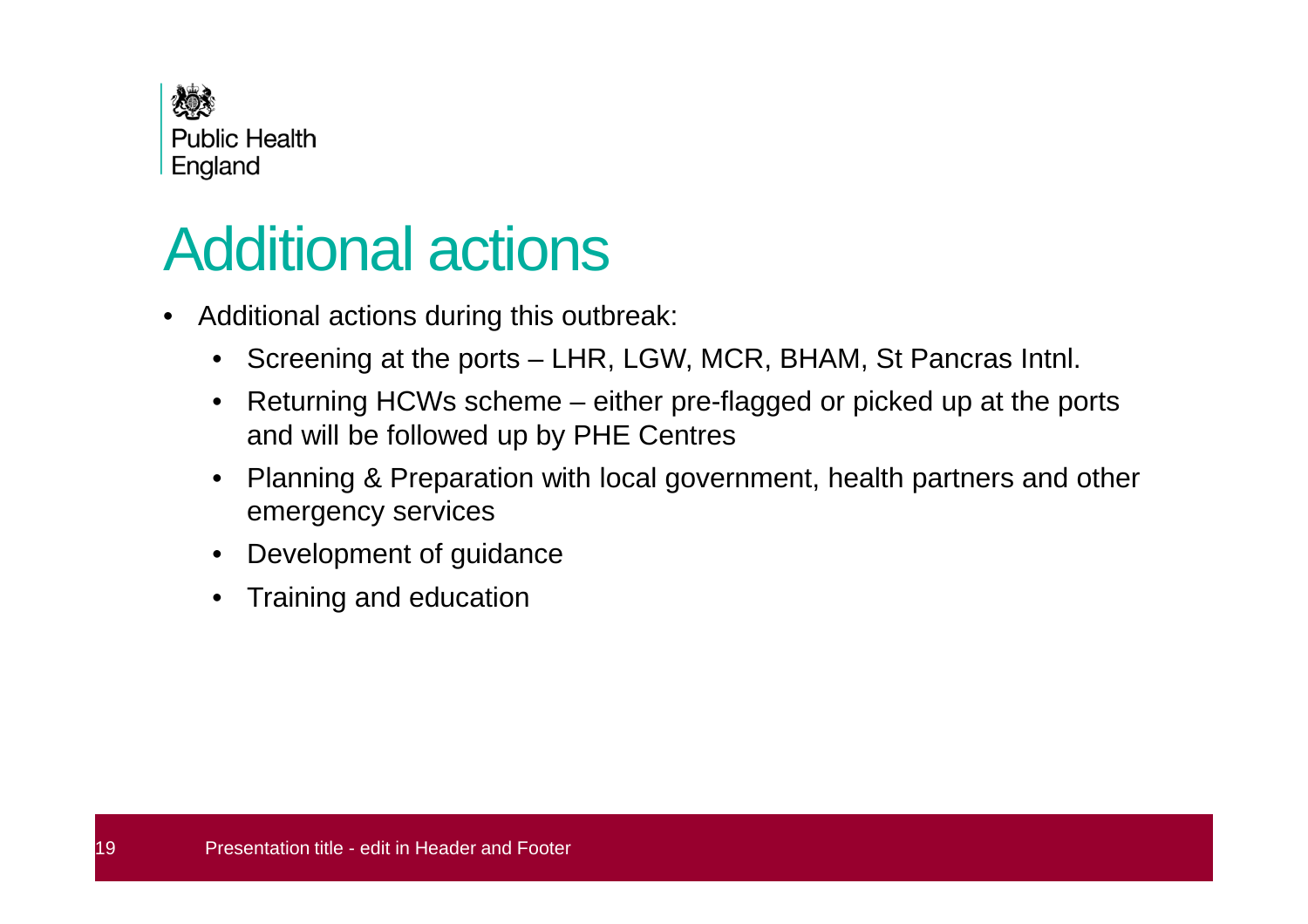

# **Guidance**

For healthcare settings

- Acute Trusts
- $\bullet$ Primary Care

For non healthcare locations

- $\bullet$ Environmental cleaning
- $\bullet$ Educational settings
- $\bullet$ Prisons

Public Health Q&As

https://www.gov.uk/government/collections/ebola-virus-disease-clinicalmanagement-and-guidance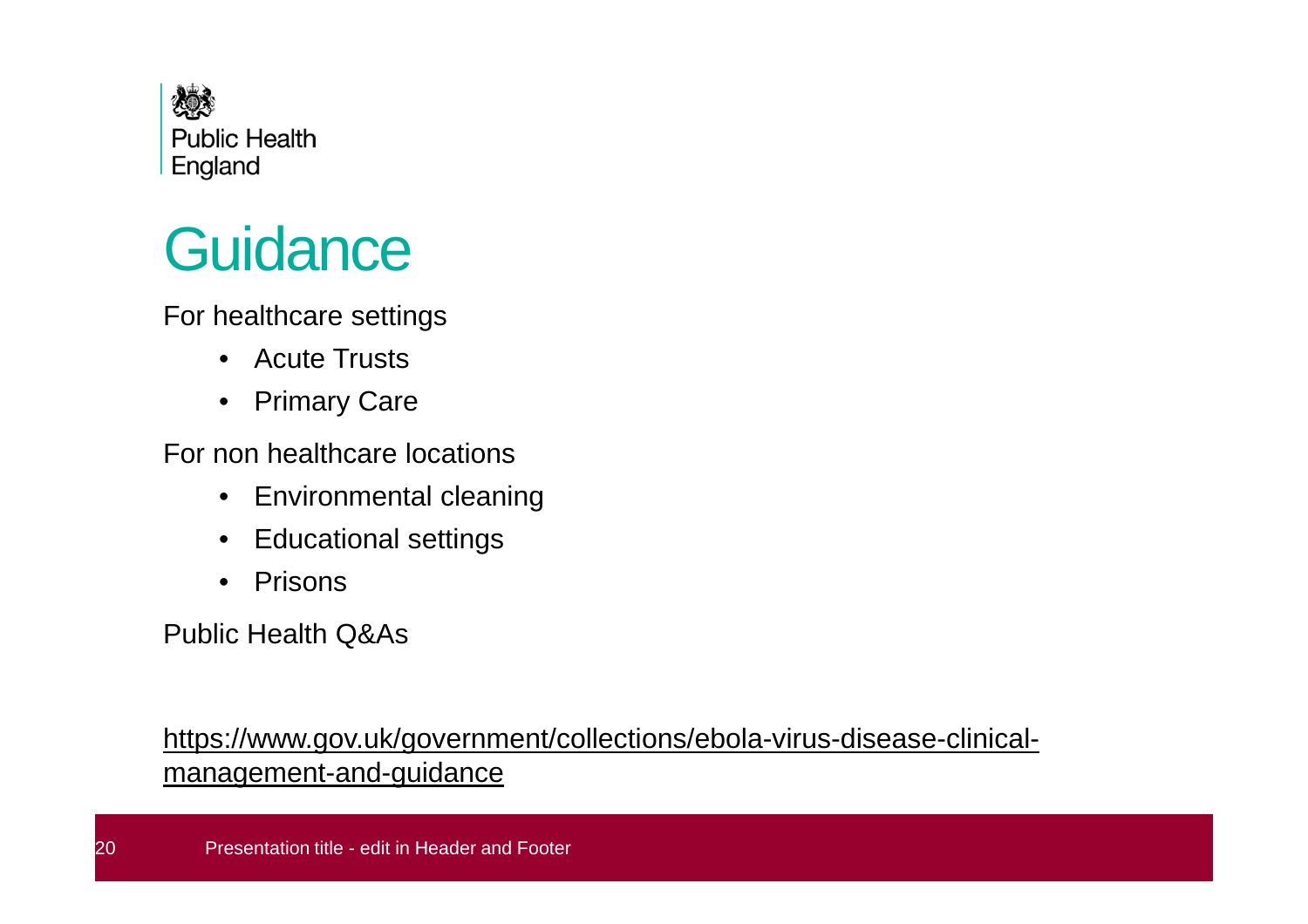

#### References

#### https://www.gov.uk/government/collections/ebola-virus-disease-clinicalmanagement-and-guidance

https://www.gov.uk/government/uploads/system/uploads/attachment\_data/file/354640/VHF\_guidance\_document\_updated\_links.pdf

http://www.who.int/csr/disease/ebola/situation-reports/en/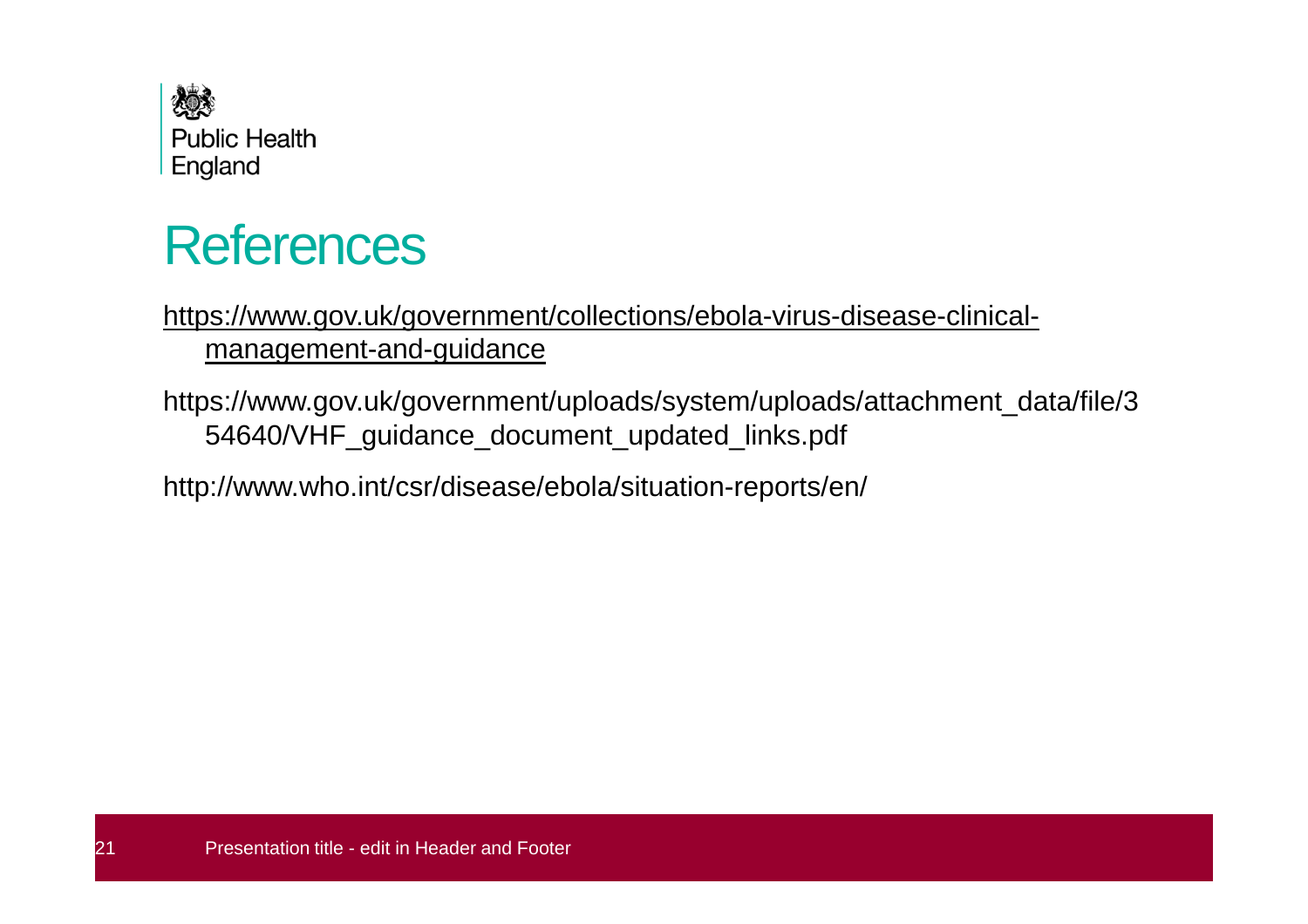

# The discovery of ebola

http://online.wsj.com/articles/footage-from-1976-documents-discovery-of-ebolavirus-1413470954

http://www.youtube.com/watch?v=xc4gZEV8fIo